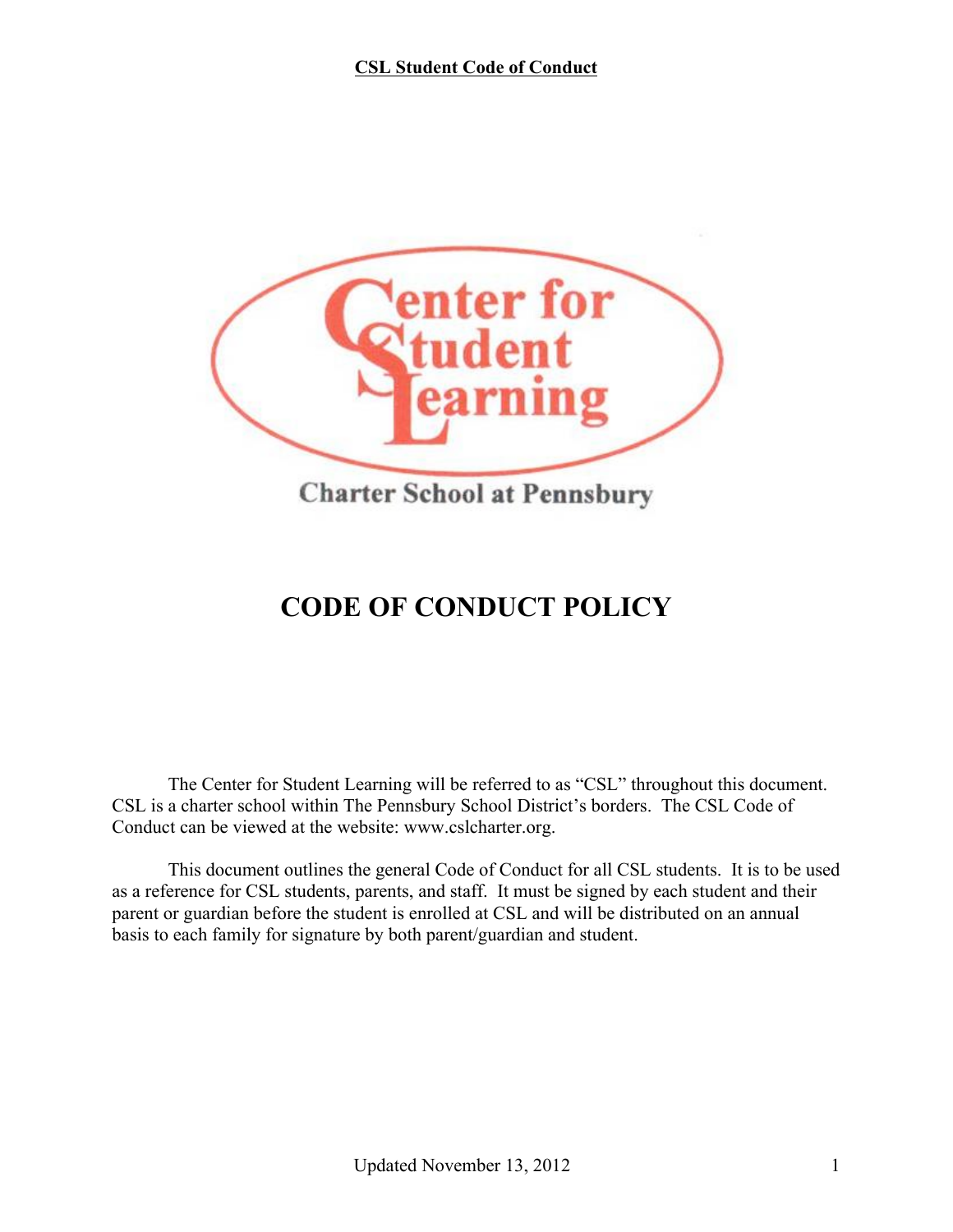| <b>Table of Contents</b>         |           |
|----------------------------------|-----------|
|                                  | Page#     |
| Expectations                     | 4         |
|                                  |           |
| 5<br>I. Attendance               |           |
| Daily                            |           |
| Absences                         |           |
| Truancy                          |           |
| Lateness                         |           |
| <b>Cutting Class</b>             |           |
| II. Behavior                     |           |
| Disrespectful Behavior           |           |
| Insubordination                  |           |
| Disruptions                      |           |
| Safety                           |           |
| Consequences                     |           |
| <b>III.</b> Restrictions         | 8         |
| Eating / Drinking                |           |
| <b>Electronic Devices</b>        |           |
| <b>Tobacco Products</b>          |           |
| Dress Code                       |           |
| IV. Harassment                   | 9         |
| Examples                         |           |
| Policy                           |           |
| V. Drugs                         | 10        |
| Definitions                      |           |
| Policy                           |           |
| Medication                       |           |
| VI. Vandalism                    | 11        |
| VII. Endangering Acts            | 11        |
| Threats                          |           |
| Fighting                         |           |
| Weapons                          |           |
| <b>False Fire Alarms</b>         |           |
| <b>School Buses</b>              |           |
| Theft                            |           |
| VIII. Motor Vehicles             | 12        |
| IX. Obligations                  | <u>12</u> |
| X. Search and Seizure            | 12        |
| <b>XI. Disciplinary Measures</b> | 13        |
| <b>Physical Force</b>            |           |
| Detention                        |           |
| Suspension                       |           |
| Expulsion                        |           |
|                                  |           |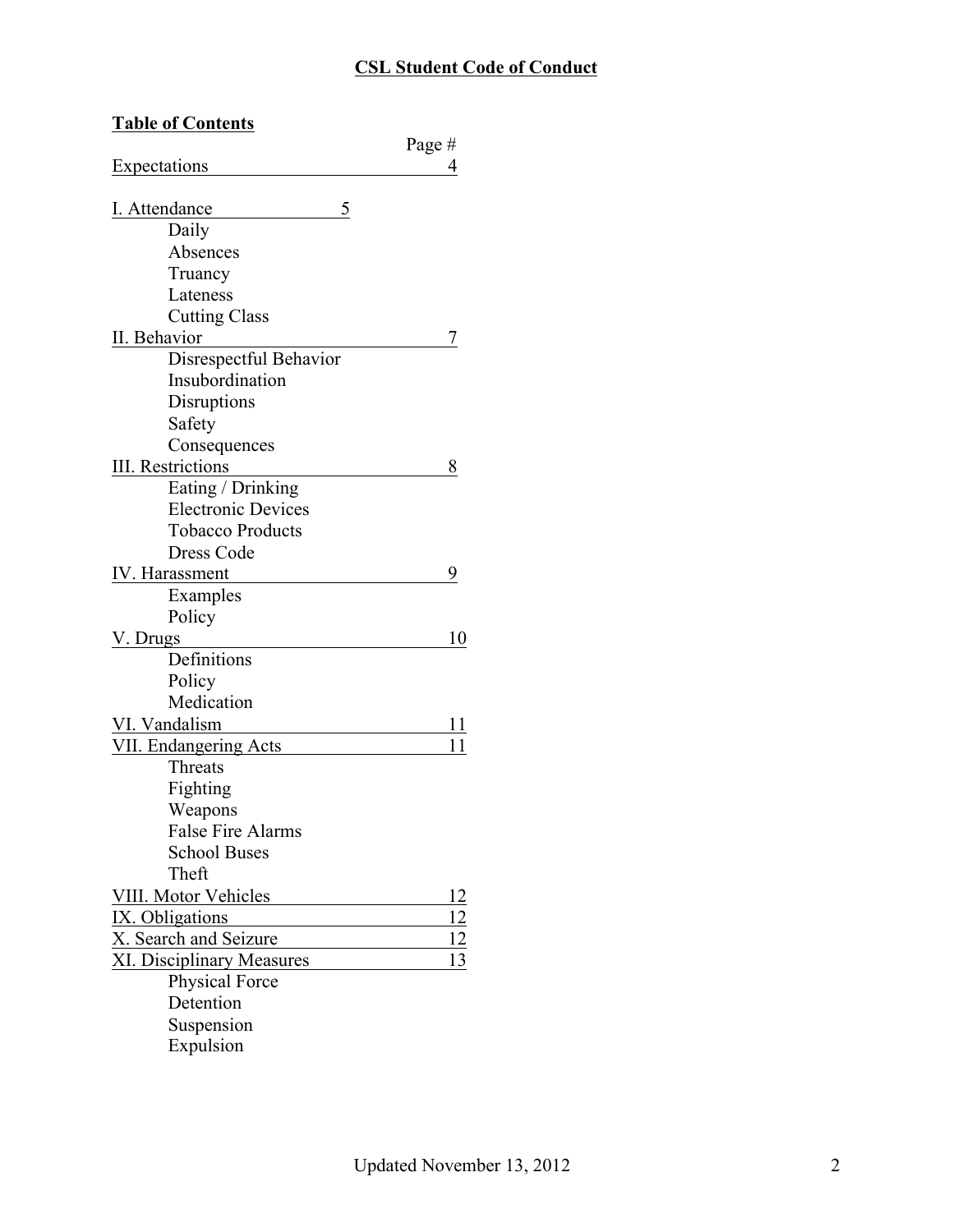Table of Contents (cont'd)

| XII. Behaviors Warranting Disciplinary Action | 13 |
|-----------------------------------------------|----|
| Level 1                                       |    |
| Level 2                                       |    |
| Level 3                                       |    |
| Level 4                                       |    |
| XIII. Technology Guidelines                   | 16 |
| General Use and Ownership                     |    |
| Security                                      |    |
| Unacceptable Use                              |    |
| <b>Internet Access Policy</b>                 |    |
| XIV. Discipline of Students with              |    |
| Disabilities                                  | 19 |
|                                               |    |
| XV. Appeal Procedures                         |    |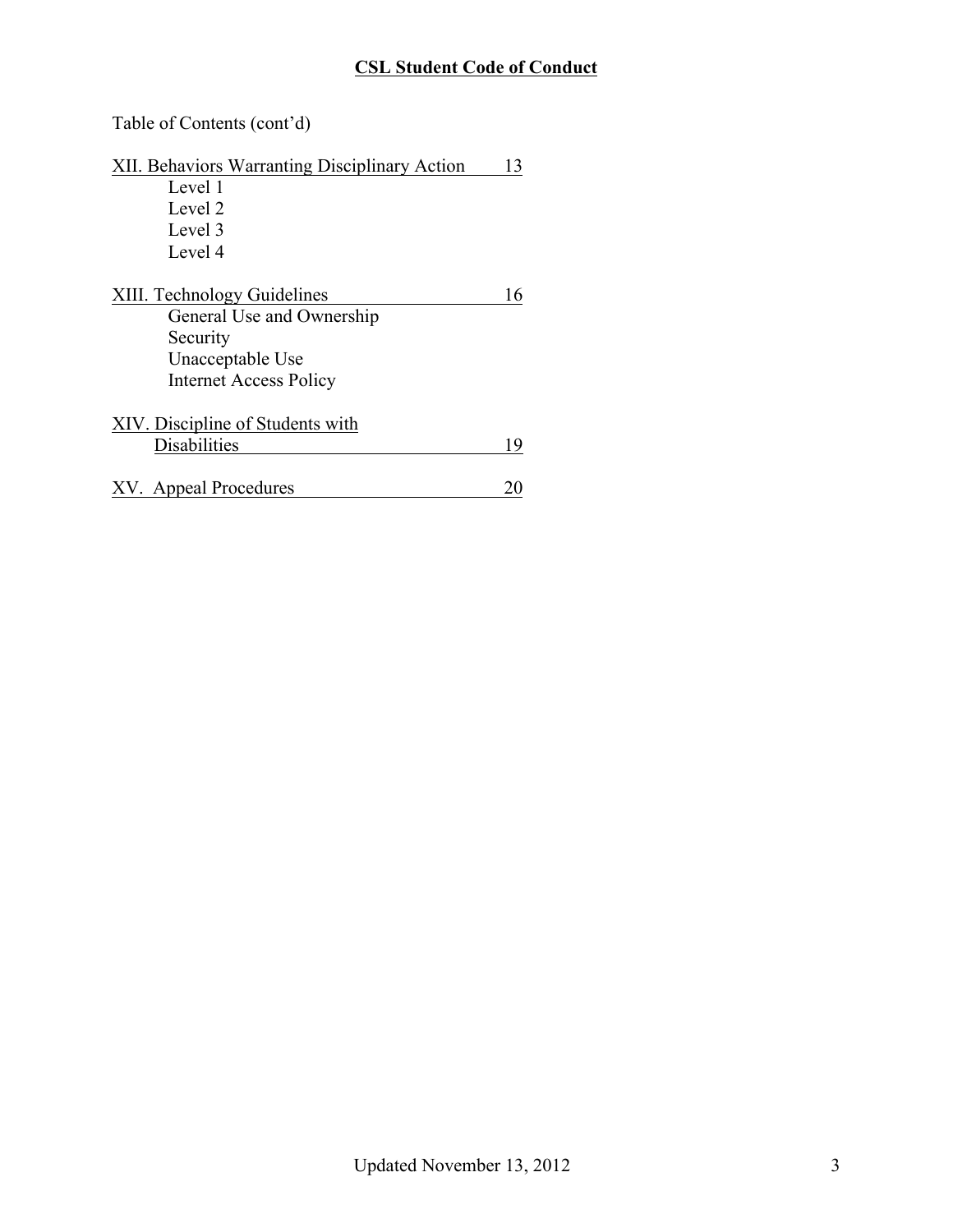### **EXPECTATIONS**

In order to make CSL a place where all students can grow and learn, the Board of Trustees of CSL has approved standards of behavior and consequences for breach of these standards by students and staff. The Code of Conduct is not an exhaustive list of violations, but provides examples of the kind of conduct that is subject to action under the Code and the consequences that may be imposed as a result of misconduct.

#### Expectations For Students

Students are expected to:

- a. Accept that the law requires CSL personnel to act in place of parent(s) in the school classroom, at school sponsored activities/events and on school transportation (in loco parentis);
- b. Show respect, obedience, and courtesy toward school personnel;
- c. Treat other students with respect, obedience and courtesy;
- d. Respect school property and the property of others;
- e. Behave in a way that does not prevent other students from learning;
- f. Be responsible for their own behavior whether by themselves or as part of a group;
- g. Refrain from the use of abusive or obscene language;
- h. Refrain from making threats to school personnel or other students;

#### Expectations For Staff

In order to model positive behavior for students, staff are expected to:

- a. Identify needs of individual students while maintaining overall school standards;
- b. Provide examples of self-discipline and CSL standards of behavior for students to follow;
- c. Maintain order and courtesy by establishing fair and consistent standards for behavior in the classroom, in the school, and at school activities;
- d. Recognize the need for firm authority and patient redirection in order to develop an atmosphere for effective teaching and learning;
- e. Assume the personal responsibility for solving classroom discipline problems pursuant to the Code of Conduct and to discuss student behavior issues with the student, parents, counselor, principal, and appropriate professional personnel to resolve them before they escalate;
- f. Recognize the limitations of discipline and apply that action which can be carried out within the framework of policy or legal action.

#### **Definition of Discipline in Implementing the Code of Conduct**

Discipline is the positive direction of behavior toward established standards of conduct, fully understood and based upon reason, judgment, and consideration of rights of others. Ideal discipline is self-directed and self-controlled. Schools, community, and parents share in the responsibility for helping students to develop self-discipline. When self-control falters and self-discipline fails, disciplinary forces from outside the individual must be imposed to protect the rights of others and to insure uninterrupted instruction by teachers and students.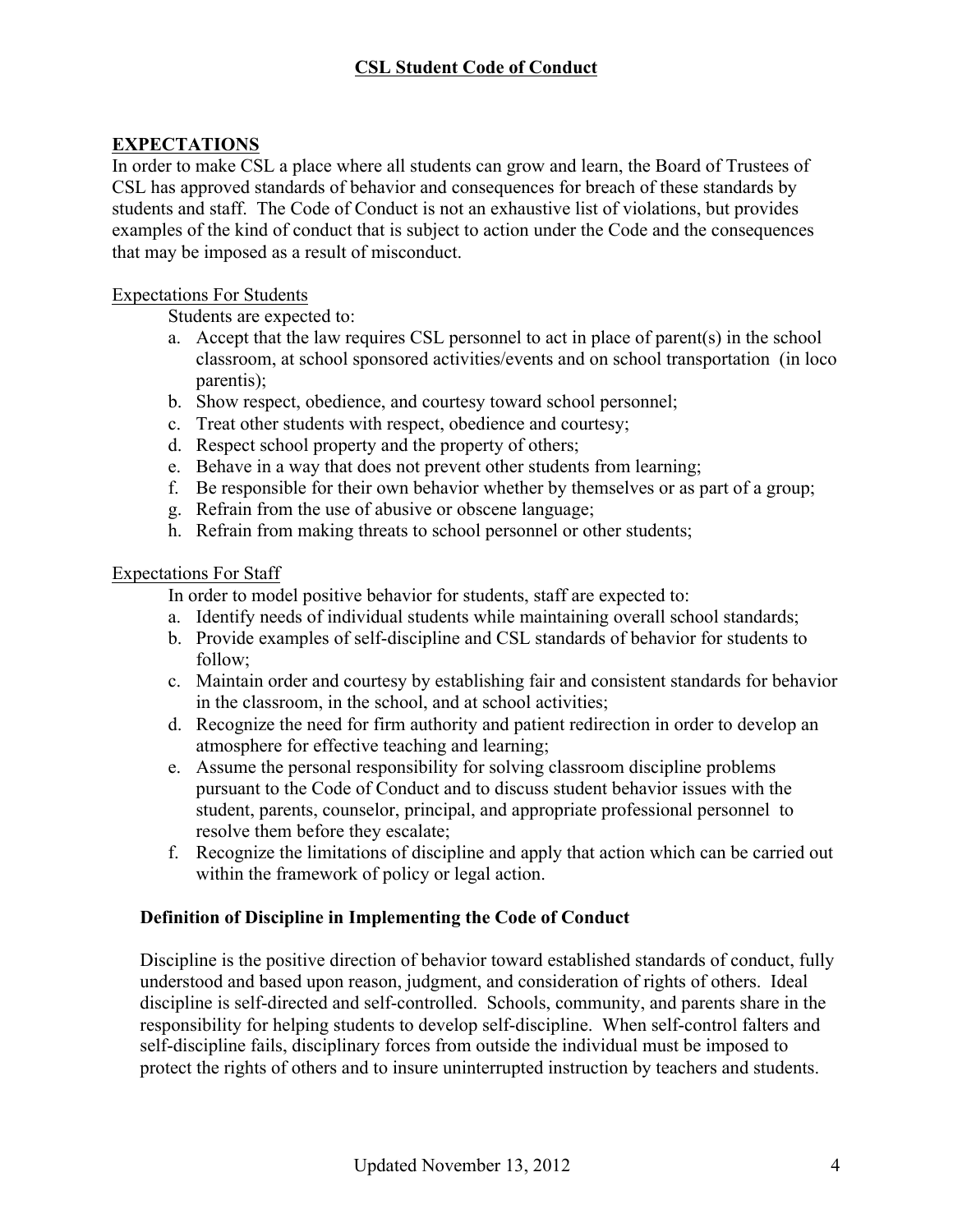In the school, as in the community at large, certain rules and procedures are established to guide students through constructive growth and into mature adulthood. Parents, teachers, and others responsible for the welfare and education for these students cooperate to interpret and enforce these rules.

### **I. Attendance**

#### A. Daily

- 1. All students are required by law to attend school. Consistent with school laws of Pennsylvania, all absences are unexcused except for the following reasons:
	- a. Illness of the student (with medical documentation)
	- b. Death in the immediate family
	- c. Religious holidays as permitted by law
	- d. Approved educational trips

e. Court or Administrative Proceedings - if student is at the proceedings of a court or an administrative tribunal as a party to the action or under subpoena as a witness.

f. Other urgent reasons as defined by administration.

2. If students know that they will be missing school for some reason, a note from their parents explaining why they will be out of school must be presented to the Main Office.

3. When students return to school after an absence, they must present an excuse note to the office within five school days or the absence will be considered unexcused.

4. In case of an absence of three consecutive days, or chronic or irregular absences, administration requires a physician's statement showing such absence to be justifiable.

B. Absences - According to the Public School Code, Charter School Law and guidance from the Pennsylvania Department of Education, CSL is obligated to inform the student's district of residence whenever the student has three (3) days of unexcused absence. The district where the student resides is responsible under Public School Code to bring action against parents or students who have violated the compulsory attendance laws.

1. Students who miss seven days (unexcused) during a marking period (9 weeks) will fail a class.

2. At the end of a marking period, students who fail a class due to attendance will have an opportunity to make up one or two days missed. For every school day missed, a student must make up three hours of instructional time (at a before or after school detention) or through documented community service.

- 3. Absence notes must be turned in within five days of the student's return.
- 4. Unexcused absences will invoke the following disciplinary consequences:
	- A call is made home to the parent/guardian;
	- Accumulation of **3** unexcused absences: 1st Truancy Warning Letter sent to parent/guardian and home district.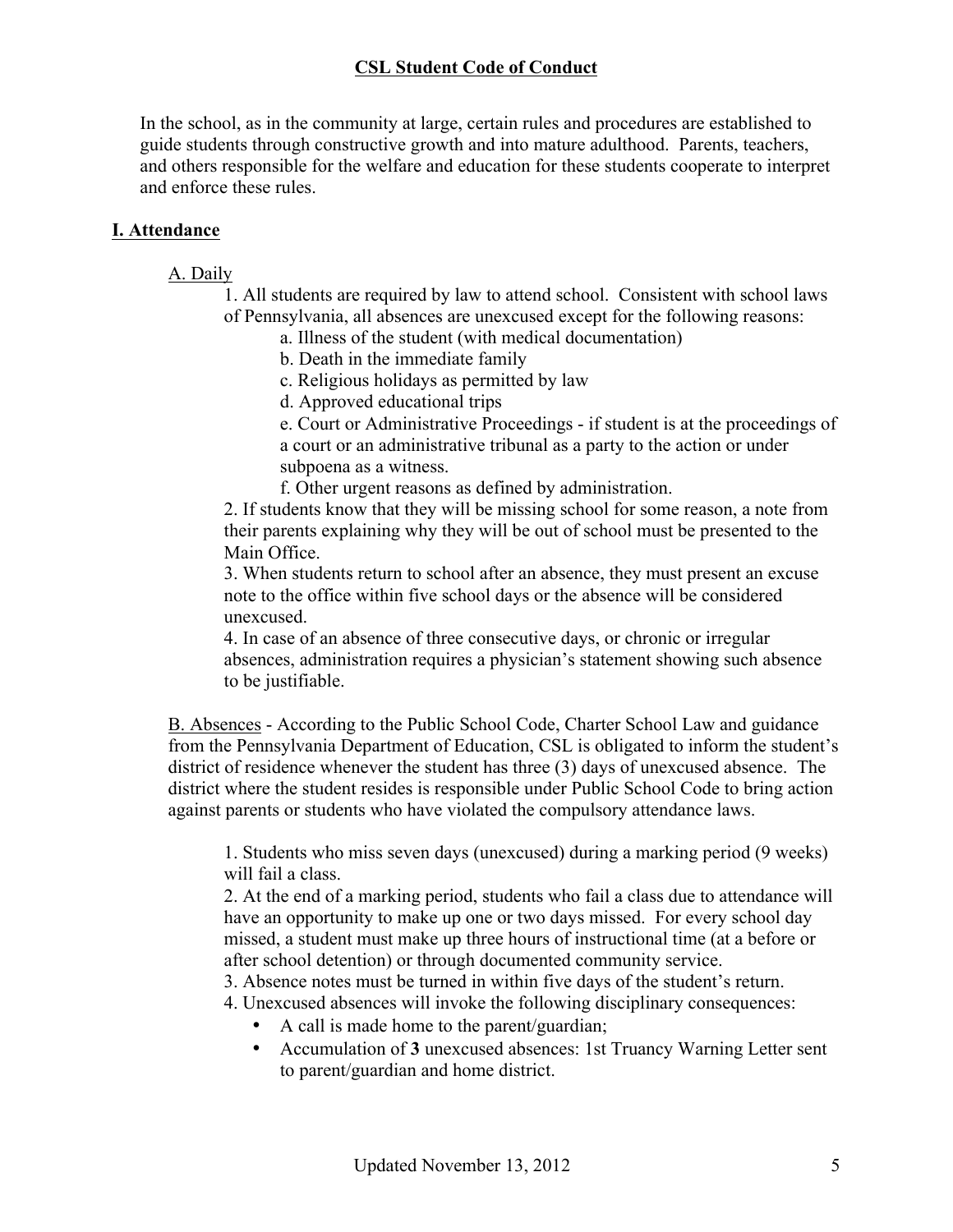- Accumulation of **6** unexcused absences: Truancy Letter sent to parent/guardian and home district.
- Accumulation of **7** unexcused absences in one quarter: Failure for quarter, no credits awarded.
- Accumulation of **10** consecutive unexcused absences: Student will be withdrawn from CSL.

### C. Truancy

1. Truancy is an unlawful or unexcused absence from school.

2. Students caught off school property without permission of school administration, during the school day, will be considered truant. A truancy officer will be called and the student will receive an unexcused absence.

3. School officials have the option to waive any action if there are documented chronic health conditions or other serious problems. Parents/Guardian must petition the Board of Trustees by submitting a written request and providing evidence to support the request. When a child demonstrates truant behavior, CSL will schedule a school/family conference to discuss the cause of the child's truancy and develop a mutually agreed upon Truancy Elimination Plan to resolve truant behavior. The plan can include a myriad of options for elimination of truancy as mutually agreed upon by the participants.

4. Students who are habitually and without justification truant from school while subject to compulsory school attendance are subject to an assessment to determine if there is a need for general protective services. Students shall not be referred to the county children and youth agency for assessment as possibly needing services until after the school has made a formal effort to involve the family and child in resolving the cause of the truant behavior.

### D. Lateness

- 1. Any lateness to school or class is unacceptable.
- 2. Every minute late must be made up through approved community service.
- 3. Late time continues to accumulate throughout the school year.
- 4. Late time to school totaling 15 minutes or greater will be counted as cutting class.

## E. Cutting Class

1. Students who miss 15 minutes or more of any class including lunch are considered "cutting class."

- 2. Each class missed will count as an unexcused class absence on that day.
- F. Homebound Instruction

Students experiencing extended chronic illness may request homebound instruction.

Purpose: Home/hospital instruction is designed for students who, due to physical, mental or other "urgent reasons", as certified by a licensed physician, and are homebound or hospitalized for a period of one (1) week or more. Home/hospital instruction cannot replicate classroom instruction and should be of the shortest duration possible and cannot exceed three (3) months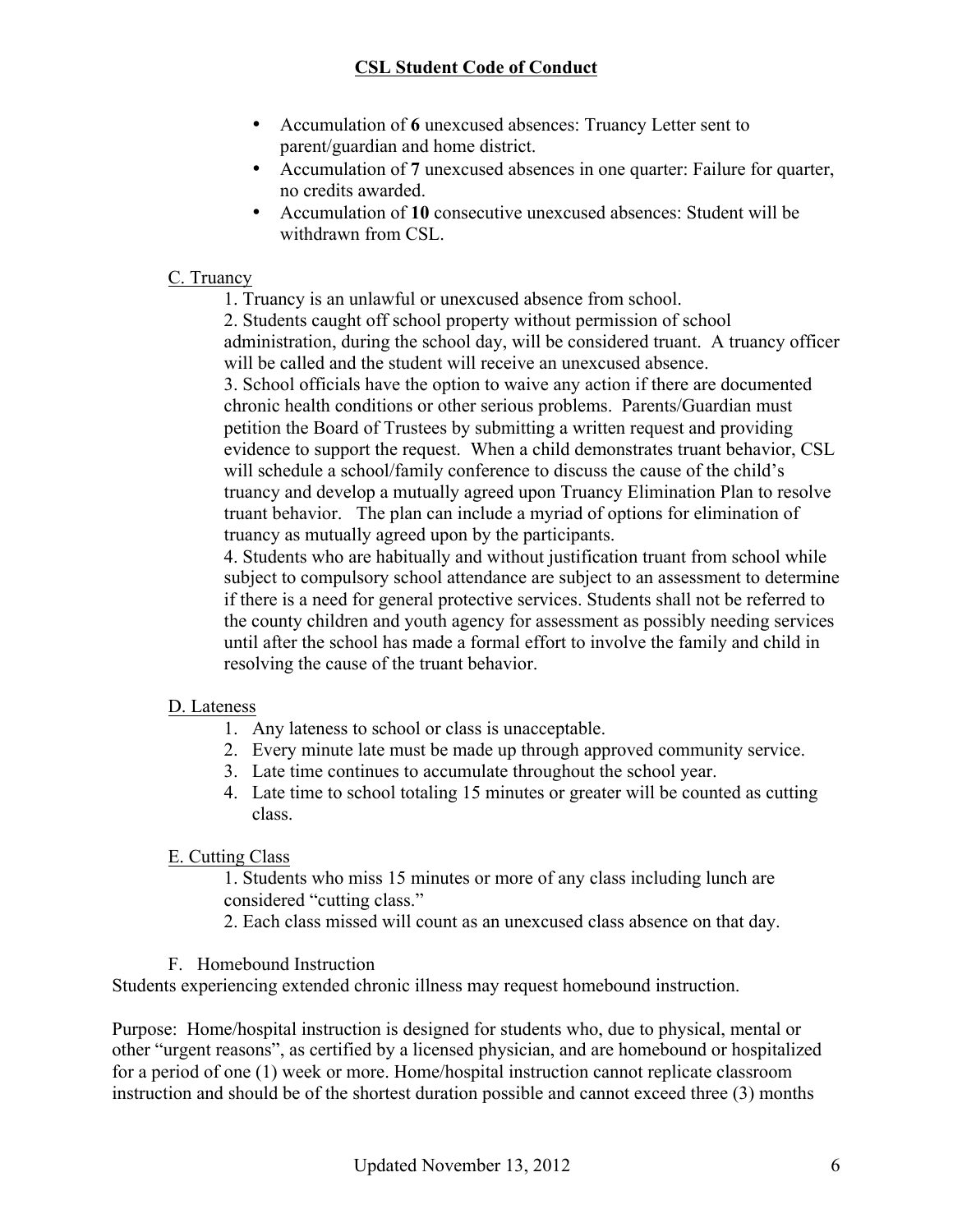unless a re-evaluation after three months by a licensed physician permits another three (3) months. A student on homebound instruction is counted for attendance purposes as if in school.

### **II. Behavior**

### A. Disrespectful Behavior

Students must use appropriate manners and act responsibly while in school, at school-sponsored activities/events or on school transportation.

#### B. Insubordination

Students must listen and be respectful to the directions of CSL staff while in school, at school-sponsored activities/events or on school transportation.

#### C. Disruptions

Disruptions to the environment of the school, which include verbal, physical and cyber/electronic.

### D. Safety

Students must act in a safe and controlled manner while in school, at schoolsponsored activities/events or on school transportation.

#### E. Consequences

For behavioral violations, CSL will take proactive steps to teach the correct behavior and enforce the Code of Conduct in a consistent and fair manner. Students will be expected to take ownership for, and accept the consequences of their actions. The Levels of Misconduct and corresponding Consequences are set forth below in Section XII.

### F. Behaviors that should be dealt with in the classroom

Teachers should have current behavior plans which set student expectations. Consequences of the following infractions should be dealt with and recorded by teachers or staff member:

- 1. Cheating and/or Plagiarism
- 2. Disrespect to peers
- 3. Disruption of class, study, or instruction
- 4. Horseplay in classroom, lunchroom, hallways, yard, or bathroom
- 5. Inappropriate display of affection
- 6. Inappropriate language or gesture
- 7. Leaving class without permission
- 8. Arriving to class late without appropriate pass
- 9. Loitering on school property, including halls and classrooms
- 10. Rude behavior to others
- 11. Sleeping in class
- 12. Failure to follow established school/classroom rules
- 13. Loitering and/or failure to provide identification upon request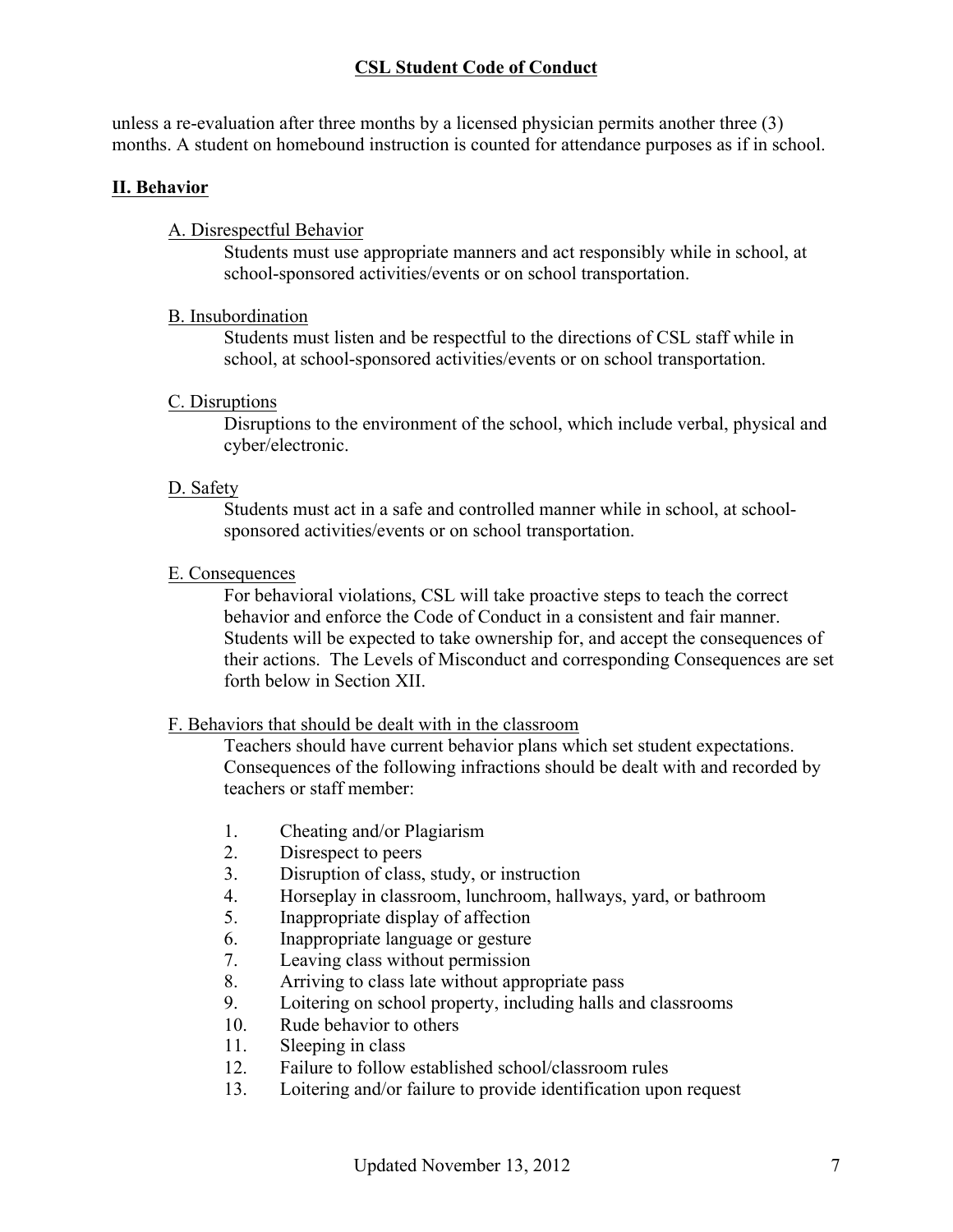- 14. Chewing gum or eating and drinking in class
- 15. Throwing objects

Appropriate Interventions:

- Discuss the incident with the student;
- Require a verbal or written apology;
- Require student to attend another room for a short period of time for guidance and/or de-escalation;
	- Phone call home to parent/guardian;
	- Confiscate unauthorized food, drink, gum, and any other object:
	- Detention;
	- Meet with Student and parent/guardian.

\*Please note that other interventions may be used if appropriate to the situation.

#### **III. Restrictions**

#### A. Eating and Drinking

1. Food and drinks may only be consumed in class when CSL staff specifically permits same.

#### B. Electronic Devices

1. Unauthorized use of cell phones, pagers, mp3 players, CD players, headphones, handheld games, and all other electronic devices are not permitted at school. CSL will confiscate any unauthorized electronic device.

#### C. Tobacco Products

1. It is illegal to possess or use tobacco on school grounds, at school sponsored activities and on school transportation.

#### D. Dress Code

1. Clothing which is obscene, displays profanity, or advertises an illegal activity or product is prohibited. Clothing which disrupts the educational process or constitutes a health or safety hazard is prohibited. The following types of clothing are inappropriate to wear in school, at school-sponsored activities/events or on school transportation and are therefore prohibited:

- a. Hats and any type of head-coverings.
- b. Tank tops, swimwear, leotards.
- c. See-through garments of any kind.
- d. Clothing that exposes any part of the midriff.
- e. Clothing that is excessively tight, short, or revealing.
- f. Clothing that drags on the floor or is in need of repair.
- g. Clothing or patches which can be interpreted as obscene by placement.
- h. Clothing that advertises alcohol, drugs, or sexual messages.
- i. Clothing that reveals undergarments.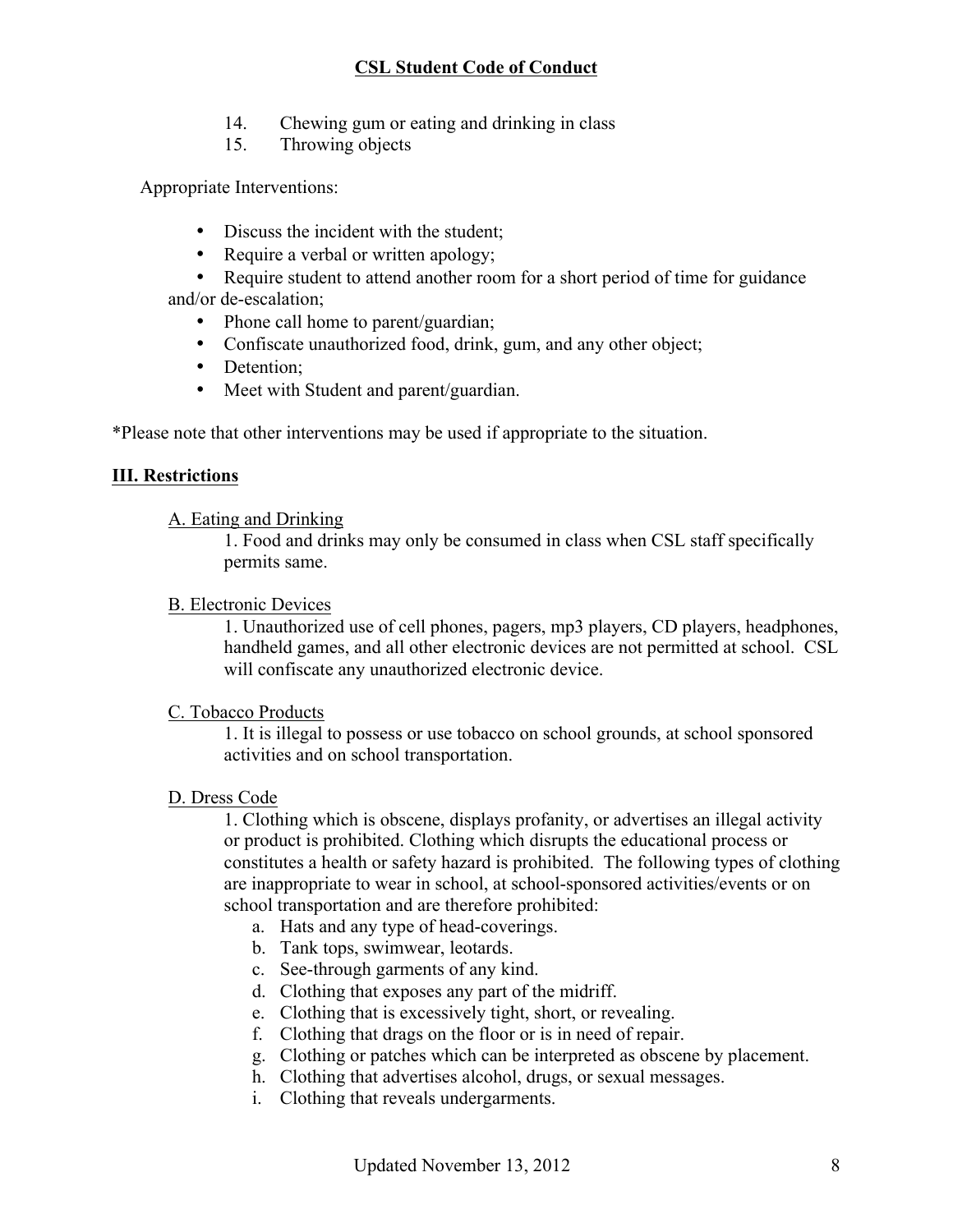2. Students inappropriately dressed will be directed to change; and are subject to Code of Conduct Level I Consequences for the first offense as set forth in Section XII below.

E. Distribution of Literature by Students **--**The administration shall coordinate distribution or display of literature by students enrolled in CSL. The material must be approved by the CEO/Principal in advance of its distribution or display, must not be in violation of applicable Board of Trustees regulations, and must bear the name of the sponsoring individual(s) or school organization(s).

**IV. Harassment Policy** – It is CSL's policy to prohibit harassment and discrimination, including harassment and/or discrimination because of race, sex, sexual orientation, religion, color, national origin, ancestry, marital status, familial status, disability, medical condition, and age, and to maintain a learning environment which is free of any such harassment and discrimination. Unlawful harassment includes offensive verbal, physical or cyber conduct based on an individual's race, color, national origin, religion, age, disability or sexual orientation where such conduct has the purpose or effect of unreasonably interfering with an individual's academic performance or creates an intimidating hostile or offensive school environment.

Sexual harassment includes unwelcome sexual advances, requests for sexual favors and other verbal or physical conduct of a sexual nature when submission to such conduct is made either explicitly or implicitly a term or condition of an individual's school experience; submission to or rejection of such conduct by an individual is used as the basis for academic decisions affecting the individual; or such conduct has the purpose or effect of unreasonably interfering with an individual's academic performance or creating an intimidating, hostile or offensive school environment. Sexual activity between school employees (permanent or temporary, including contract service providers) and students is strictly prohibited. Any sexual activity between an employee and a student constitutes prohibited sexual harassment under this Code of Conduct.

A. Examples of Impermissible Discrimination and/or Harassment:

1. Verbal conduct such as cursing, or derogatory or degrading comments.

2. Physical conduct resulting in the creation of derogatory posters, cartoons, drawings, letters, notes, or gestures.

3. Physical conduct such as offensive or unwelcome touching, or interference with school studies, courses, programs or activities.

4. Retaliation against CSL student or staff reporting the harassment or discrimination.

B. Examples of Sexual Harassment Between Students or Between Students and Staff:

1. Threats of sexual relations or sexual contact.

2. Continuous or repeated verbal abuses of a sexual nature including graphic comments about a person's body or sexuality.

3. Sexually degrading words to describe the person or an invitation of a sexual nature.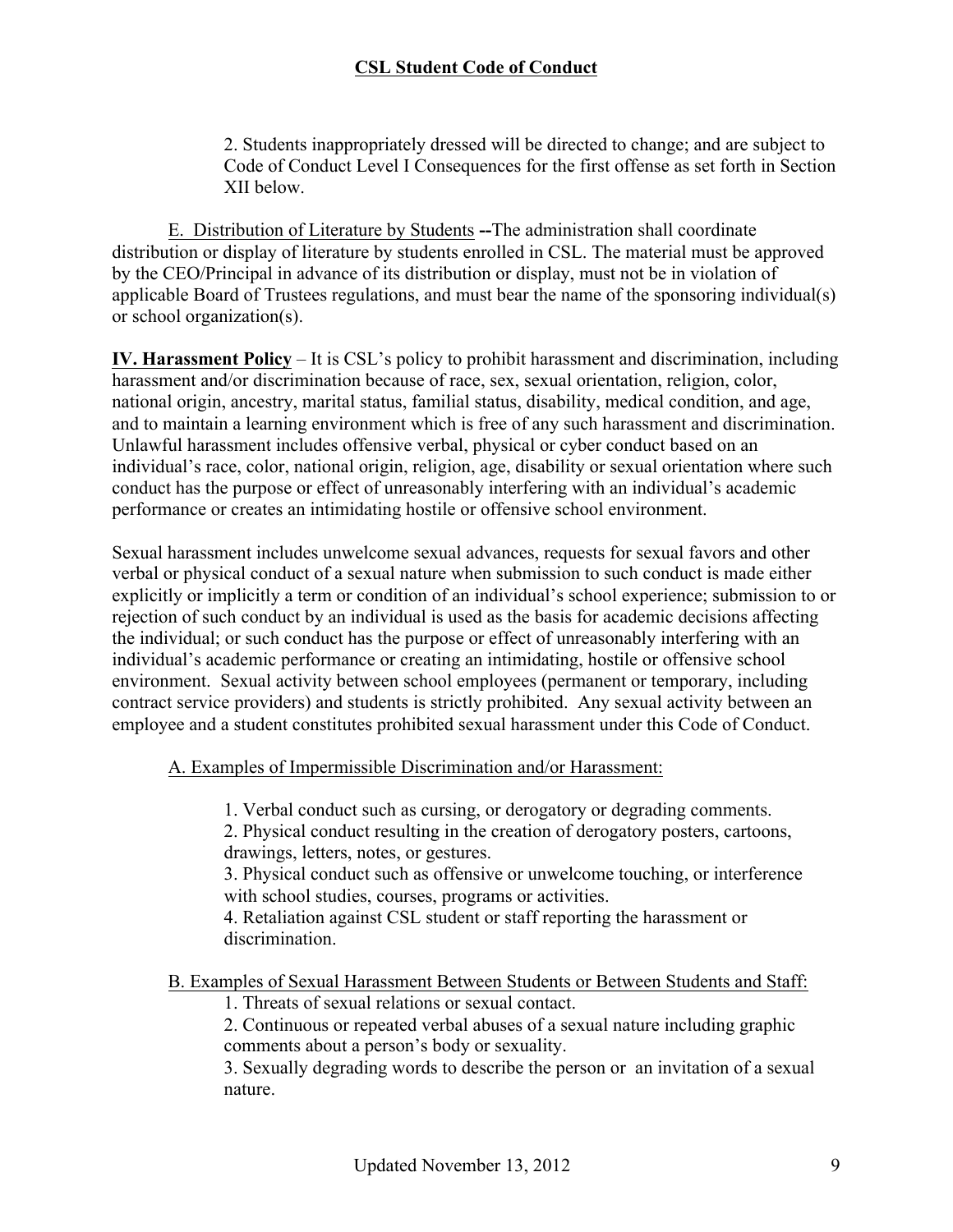- 4. Sexual remarks, jokes or gestures that may embarrass or offend others.
- 5. Stalking, whether through physical, written, cyber or other means.

C. Policy – Any student who feels he or she is being harassed or discriminated against by an employee or another student or who is aware of harassment or discrimination against another student should report it immediately to the principal, counselor, or teacher in writing or verbally. There shall be no retaliation against any person who has, in good faith, complained of sexual harassment or other unlawful harassment or discrimination, reported a grievance, assisted in the reporting of a grievance, served as a witness or representative of the grievant, rejected sexual advances or harassment by others or who has otherwise taken any reasonable action to stop sexual harassment or other unlawful harassment. Any individual who believes he or she has been subjected to retaliation must report the matter immediately to the CEO/Principal or designee. If an offense is alleged against the CEO or Principal, the matter must be immediately reported to the Board of Trustees.

Nothing in this Code shall be construed to discourage or prohibit a student who feels he/she has been the subject of criminal activity or a criminal offense from contacting the police or other appropriate authority.

The school administration and staff will promptly investigate incidents of harassment. A finding by the administration that a student has engaged in harassment or discrimination shall subject the student to disciplinary action which may include not permitting participation in school activities, detention, suspension, and/or expulsion from school.

**V. Drugs** – A "Drug" shall mean all controlled substances prohibited by law; all look-alike drugs; all alcoholic beverages; all malt beverages; any drug paraphernalia; any anabolic steroids; any prescription or patent drug or other medication; any non-prescription drug or medications; any mood altering substance; any mind altering substance; and/or, any inhalant except those for which permission for use at CSL or at CSL sponsored events has been granted pursuant to Board policy. "Drug Paraphernalia" shall mean any equipment, product or material of any kind which is used, intended for use or designed for use in preparation, testing, packaging, storing, concealing, injecting, ingesting, inhaling, or otherwise introducing into the human body any drug or lookalike substance.

A. Policy – If there is a noticeable smell of alcohol or drugs on a student, or the student displays symptoms of being high or drunk, or if the student is in possession of drugs or drug paraphernalia, at school, or a school-sponsored event or on school transportation, the student will be taken to the Main Office immediately. The student will be suspended in accordance with the Code of Conduct Levels listed below in Section XII, and an informal hearing held in order to determine if additional disciplinary action or a recommendation for expulsion is appropriate.

#### B. Student Medication

1. State law prohibits the school from dispensing both prescription and nonprescription medication by the School Nurse without appropriate parental permission for non-prescription drugs and both parental permission and medical prescription with dosage instructions for prescription medication.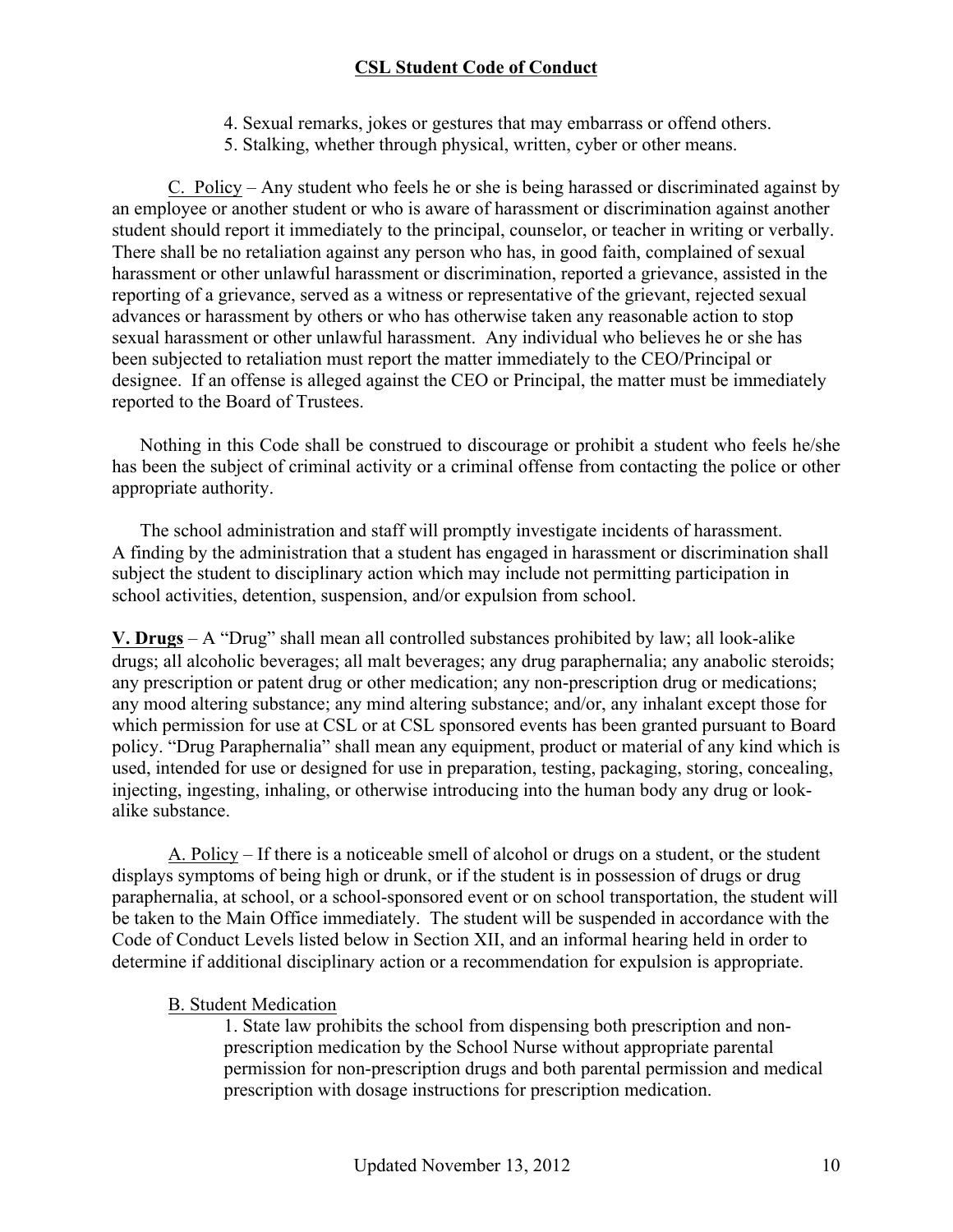2. Students taking non-prescription medication must have a signed note from parent/guardian allowing the School Nurse to dispense.

3. Students taking medication prescribed by a doctor must provide the School Nurse with appropriate parental permission and a medical prescription with dosage instructions and arrange to take the medication in the Nurse's office so that a record of administration of medication can be maintained.

**VI. Vandalism** – Vandalism is willful destruction or damaging of property belonging to another CSL student, to staff or the School. In accordance with the Code of Conduct, students who commit an act of vandalism will be suspended, and will have to pay for the damages that they caused. Vandalism that exceeds \$50.00 will be reported to the police.

**VII. Endangering Acts** – An endangering act is one which poses a direct threat or results in actual physical harm to another person, or the damage, loss or destruction of property.

#### A. Threats

1. Students who verbally threaten a person who is employed by CSL or a fellow CSL student will be disciplined in accordance with the Code of Conduct Level of Offenses set forth below in Section XII.

2. Terroristic threat shall mean a threat to commit violence communicated with the intent to terrorize another, to cause evacuation of a building or to cause serious public inconvenience, in a reckless disregard of the risk of causing such terror or inconvenience. Students who make such a threat or carry through with such an act will be will be disciplined in accordance with the Code of Conduct Level of Offenses set forth below in Section XII.

### B. Fighting

1. If students start a fight, they will be disciplined in accordance with the Code of Conduct Level of Offenses set forth below in Section XII.

2. If it cannot be determined which students started a fight, all students involved will be disciplined in accordance with the Code of Conduct Level of Offenses set forth below in Section XII.

3. Administration will contact the police if physical contact was made between students during the fight.

### C. Weapons

1. Weapons are prohibited on school property, at school sponsored events or on school transportation. As used in this policy, the word weapon includes, but is not limited to: firearms (whether loaded or unloaded, whether operational or not, and whether genuine or not), rifle, stun guns and BB guns, as well as knives and knife look-alikes, razors or other cutting instruments, chains, martial arts equipment, nunchaku, dangerous chemicals, explosives or devices which may cause a fire or any other tool, instrument or implement capable of inflicting serious bodily injury. In addition, any toy, fakes, play or "pretend" weapons will be in violation of this rule and will be subject to similar consequences.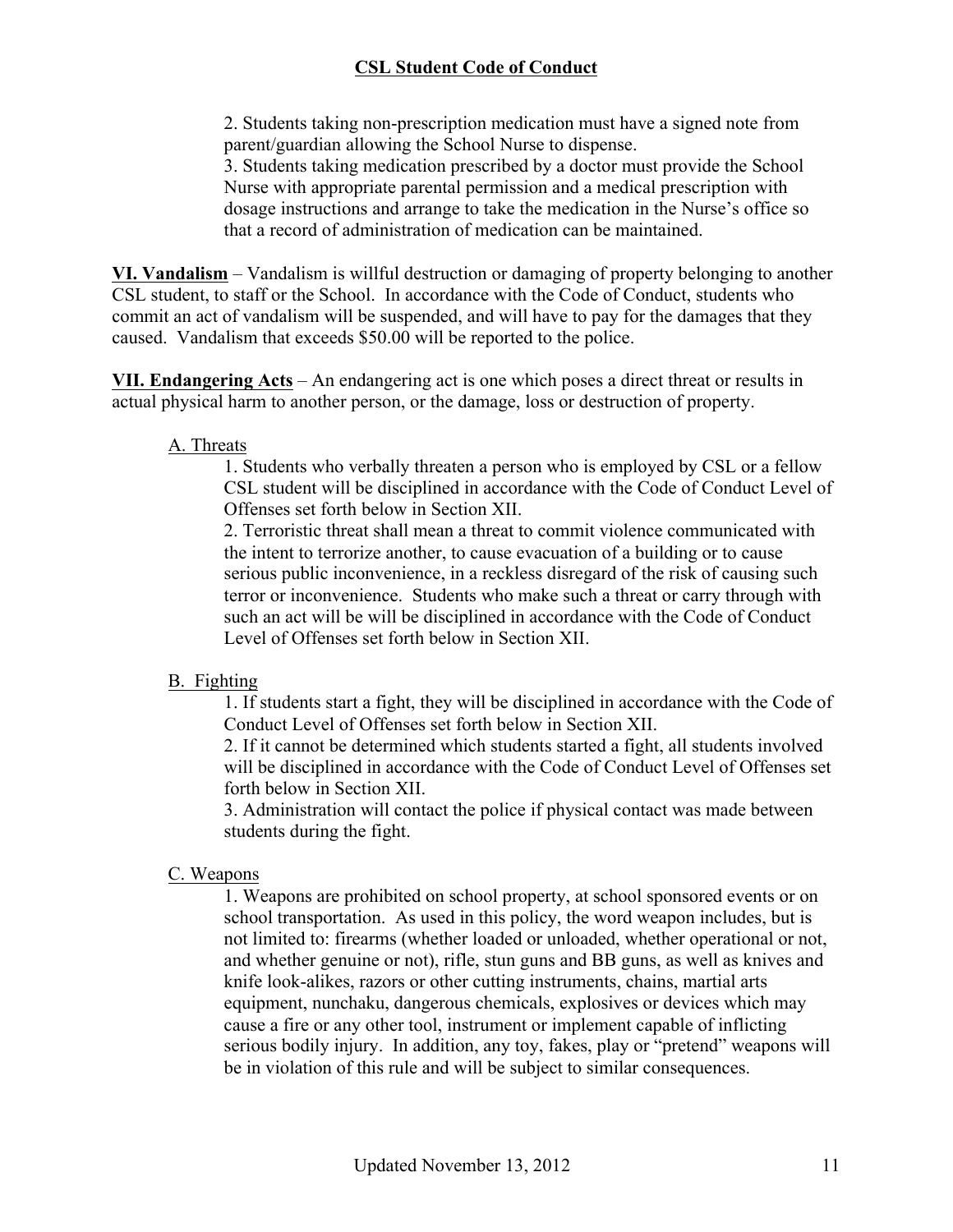2. Students found in possession of a weapon will be suspended immediately and subject to expulsion in accordance with the Code of Conduct Level of Offenses as set forth below in Section XII. The police will be notified.

### D. False Fire Alarms, Bomb Scares, False 911 Calls

A student causing any of the above will be reported to the Police. School discipline will be imposed in accordance with the Code of Conduct Level of Offenses as set forth below in Section XII.

### E. School Buses

Riding on a bus is a privilege, not a right, that may be revoked for any of the following: fighting; throwing objects; vandalizing bus equipment; smoking; lighting of matches or lighters; drinking; use of profanity; verbal abuse; or other actions that disrupt or distract from the safe operation of the bus. The police will be notified of any misdemeanor or crime committed on school transportation.

#### F. Theft

The police will be notified regarding any theft on school grounds, at school sponsored events or on school transportation. Administration will take appropriate disciplinary action in accordance with the Code of Conduct Level of Offenses as set forth below in Section XII.

**VIII. Motor Vehicles** - Students must receive permission (permit) from CSL to drive to school and park at school. Parking permits must be prominently displayed in the motor vehicle. Students may not ride to school with other students unless CSL receives consent from parents/guardians of both the driver and the passenger students.

**IX. Obligations** – If students damage, or fail to return any materials that were issued by CSL to them, they will be given an Obligation form which indicates the price of the missing or damaged article. If obligations are not paid for by the end of the school year, legal process may be filed against student and/or parent/guardian to recover costs of unpaid damages.

**X. Search and Seizure** – CSL staff has the right to search students when there is a reasonable suspicion that the Student has violated or is violating the CSL Code of Conduct and/or state or federal laws. Desks, lockers, and storage spaces which are provided to students without charge are the property of the school. The CEO, Principal or designee may have general inspections on a periodic basis and may open desks, lockers, or storage spaces in the presence of a witness and examine the contents, including personal belongings of students, when there are reasonable grounds to believe that they contain illegal drugs, contraband, weapons, or stolen property, or that the student has violated or is violating state or federal laws, township codes, or Board of Trustees policies or regulations, provided the search is conducted primarily for enforcing order and discipline in the school and not for criminal prosecution. Reasonable efforts to locate the student shall be made prior to the search. However, if the student cannot be located or if the school has a reasonable suspicion that the desk, locker or storage space contained materials that pose a threat to the health, welfare and safety of anyone at the school, the area may be searched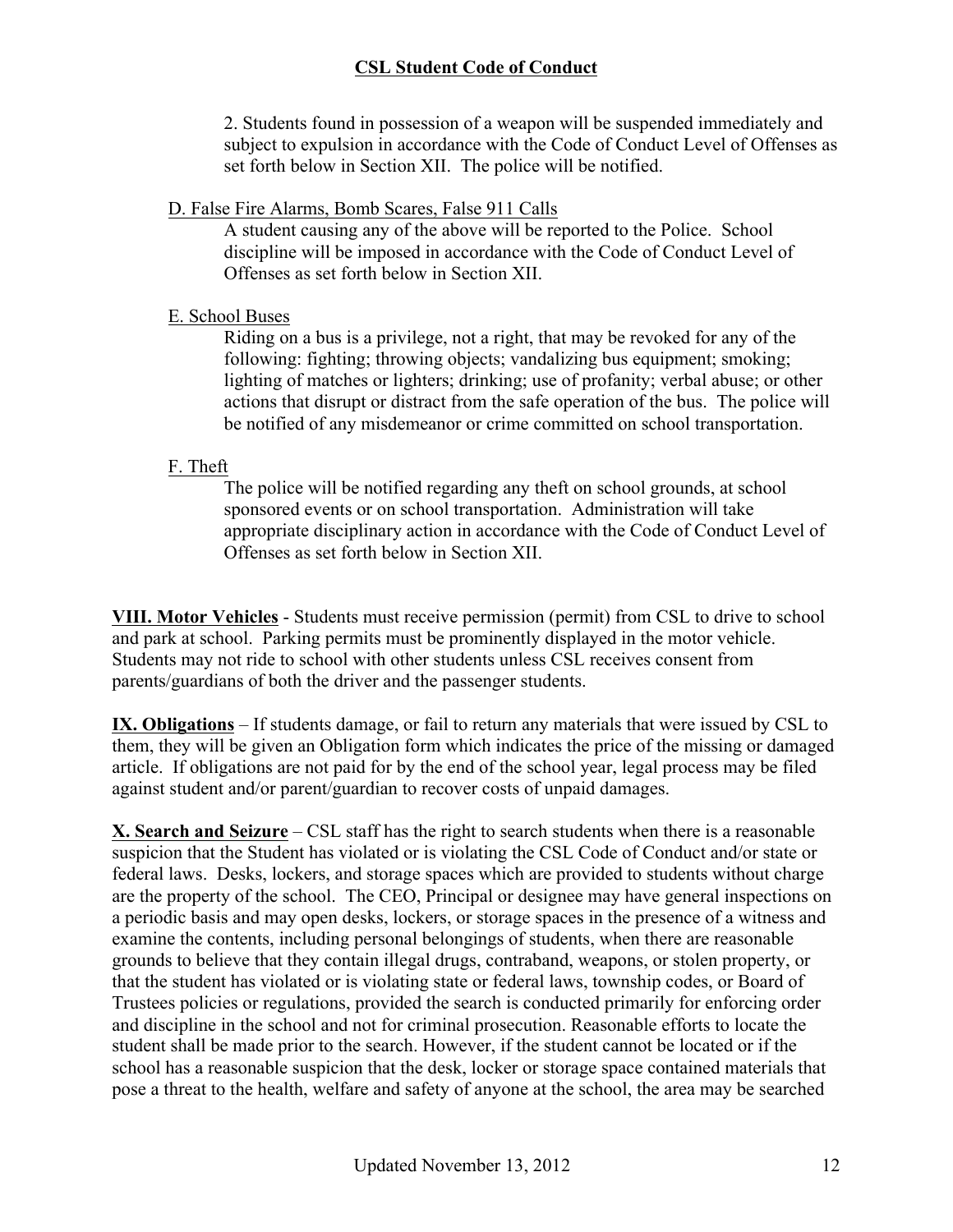without prior warning. In these cases the student shall be informed as soon as possible. If the student is present, the school official shall advise him/her of the circumstances justifying the search and seizure of the objects that the official believes the search may disclose. Stolen items and items that are specifically prohibited by law, Board of Trustees regulations, and township or school regulations may be impounded. The student shall be given a receipt for any items impounded by school authorities, and parents shall be notified of any items.

Anything found in the course of the search, which is evidence of violation of this code, may be:

- 1. Seized and admitted as evidence in any suspension or expulsion proceeding;
- 2. Destroyed if it has no significant value;
- 3. Turned over to the parent/guardian of the student from whom it was seized; or
- 4. Turned over to any law enforcement office.

#### **XI. Disciplinary Measures**

A. Physical Force – Use of corporal punishment is prohibited as a form of discipline but reasonable force may be used by teachers and administration in order to quell a disturbance, obtain possession of weapons or other dangerous objects, for the purpose of self-defense and for the protection of persons and property.

B. Detention – This takes the form of a student staying before or after school or on Saturday mornings on school grounds with a teacher(s) or administrator(s) for violation of classroom rules or Code of Conduct.

C. Suspension –An out of school suspension acts to exclude a student from attending school for a school day or longer. Every effort will be made to notify the parent or guardian regarding the suspension. A letter will be sent home immediately notifying the parents of the suspension. An informal hearing will be scheduled for the staff and parents to meet regarding a suspension which exceeds 3 days in length.

D. Expulsion – At an informal hearing, the administrator may discuss with parents his/her possible recommendation to expel to the Board of Trustees which would require a formal hearing before the Board of Trustees for the purpose of ruling on a recommendation for an expulsion.

#### **XII. Behaviors Warranting Disciplinary Action**

Students who commit any of the following offenses shall be subject to appropriate disciplinary action, as stated in the Pennsylvania School Code. Offenses are leveled based on disciplinary consequence. Any offense can receive the suggested consequence, a lesser, or a more severe consequence based on the severity and repetition of the offense and the effect that it has on others. The list is not exhaustive of all behaviors that may result in disciplinary action.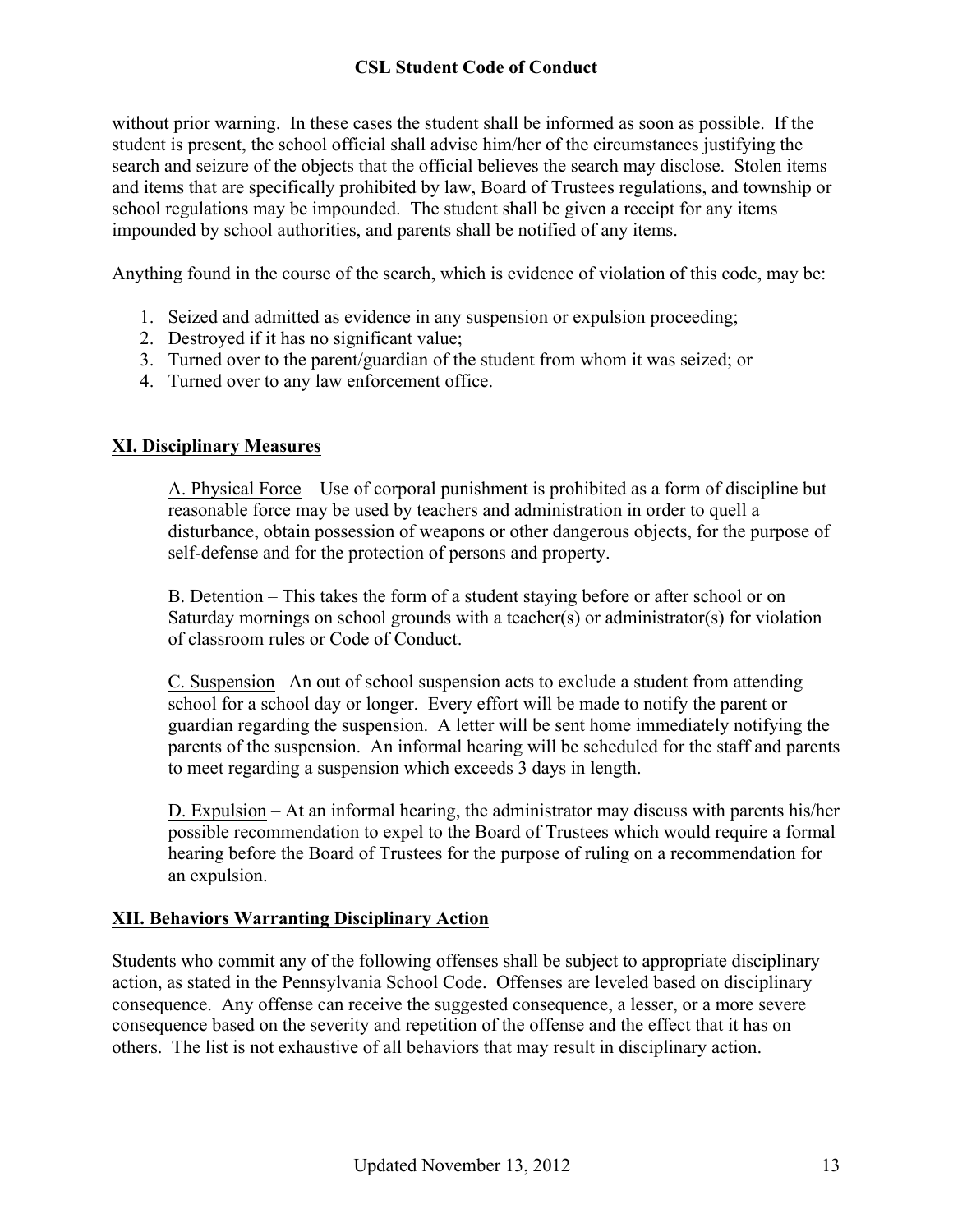# **Level 1**

CEO, Principal or designee may recommend detentions for the following offenses occurring on school property, at school-sponsored activities, or for school-related reasons in conjunction with Peer Mediation, Restorative Circles or Counselor Meetings:

- 1. Bullying; Cyber-bullying when action is initiated in school building.
- 2. Damage or loss of textbooks, library books, or learning tools.
- 3. Failure to comply with established dress code.
- 4. Failure to attend class or late arrival to class without valid excuse or pass.
- 5. Unauthorized use of beepers, pagers, cell phones, Walkman, iPod, MP3 players, or any telephonic, stereophonic or digital device, not including a calculator or digital watch, during school hours or programs.
- 6. Aggressive Behaviors, including but not limited to hitting, pushing, and shoving.
- 7. Throwing an object without regard to safety.
- 8. Disobedience to teacher or other staff member.
- 9. Failure to report to the office as direct.
- 10. Dishonesty/Lying/Falsehood: including presentation of forged notes or passes, refusal to identify yourself properly, or deliberately misrepresenting information
- 11. Misuse of school property or property of others including computers, networks, or web pages.
- 12. Violation of school's technology/acceptance use policy.
- 13. Creation or possession of obscene writing, pictures, or articles.

# **Level 2**

CEO, Principal or designee may recommend out-of-school suspension for the following offenses occurring on school property, at school-sponsored events, or for school-related reasons:

- 1. Repeated Level 1 Offenses.
- 2. Abusive Language directed toward a teacher or student.
- 3. Failure to report to, or refusal of a detention.
- 4. Fighting- physically striking and getting struck by that person.
- 5. Participating in and/or instigating a riot.
- 6. Challenging authority of teacher.
- 7. Theft or attempted theft.
- 8. Unauthorized entry into a restricted area.
- 9. Walkouts/ Leaving school grounds without authorization.
- 10. Creation or possession of violent writing, pictures or articles.\*
- 11. Use of violent language or gestures.\*

\* If the student is deemed a possible threat to self or others-suspension is treated as a level 3 offense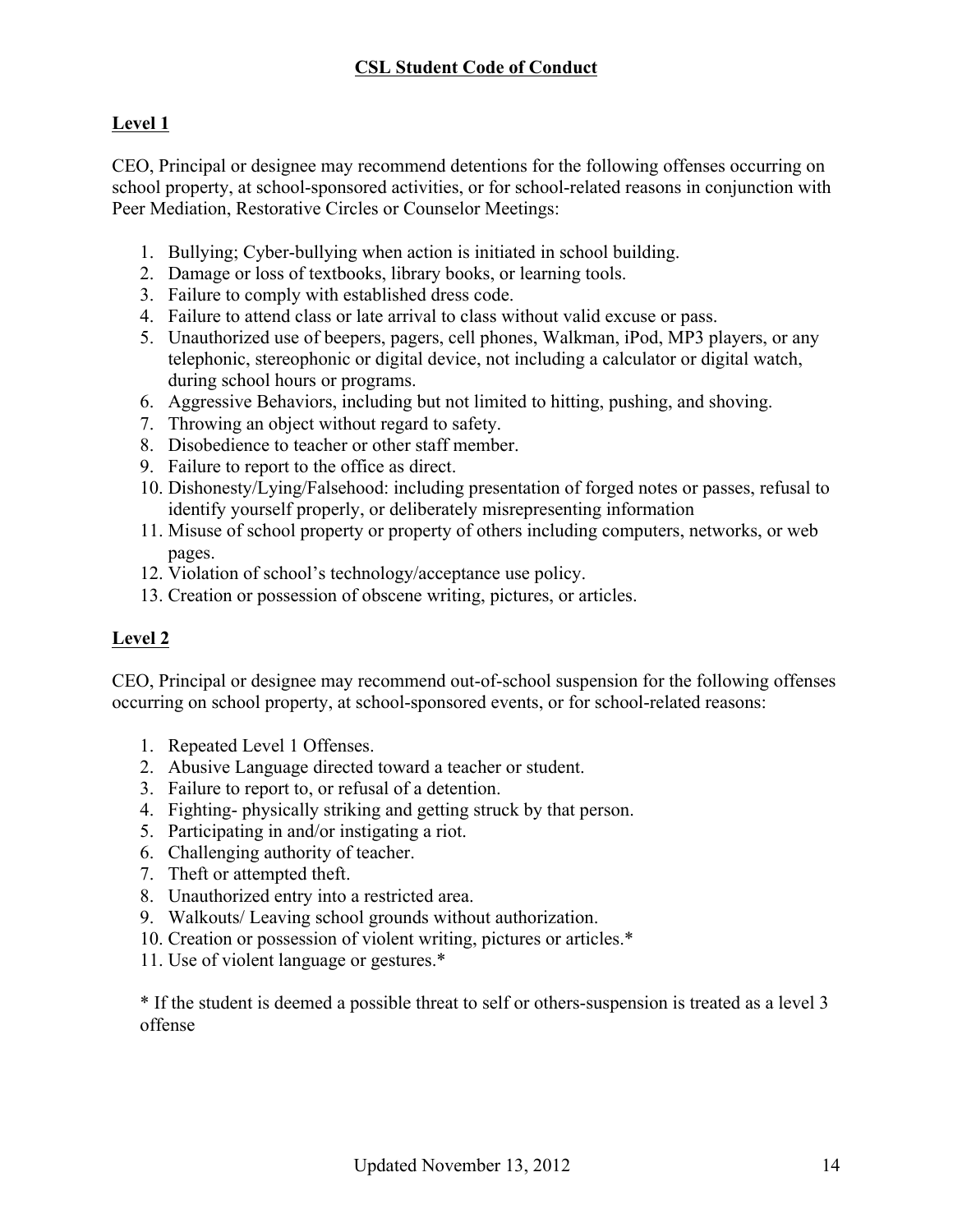# **Level 3**

CEO, Principal or designee may recommend in-school or out-of-school suspension up to 10 school days with the possibility of expulsion for any of the following offenses occurring on school property, at school-sponsored events, or for school-related reasons:

- 1. Repeated Level 2 Violations.
- 2. Gambling or present at scene of gambling.
- 3. Possession or use of prescription or over the counter drugs without permission.
- 4. Inappropriate actions which indicate use of drugs, or alcohol.
- 5. Student actions which present a danger to the safety and well-being of themselves or others.
- 6. Threats of death or serious bodily injury-verbal, written, or electronic.
- 7. Vandalism, defacing or destroying school property, or property of others.
- 8. Harassment of any kind-verbal, written, or through gestures. Harassment can be defined as purposeful actions designed to be malicious or discriminatory in nature.
- 9. Sexual Harassment- Unwelcome or intimidating verbal or physical sexual advances, requests for sexual favors, and other verbal or physical conduct of a sexual nature.
- 10. Possession or use of any Tobacco products.
- 11. Possession or use of lighters, matches, or laser pointers.
- 12. Possession, Distribution, Sale, or Use of Pornography whether it be electronic or printed.

## **Level 4**

CEO, Principal or designee may recommend up to permanent expulsion, and will call for police involvement for the following offenses occurring on school property, at school-sponsored events, or for school-related reasons:

- 1. Repeated Level 3 Offenses.
- 2. Arson or attempted Arson.
- 3. Assault and/or battery on School Employee or Student.
- 4. Possession, Use, Distribution, or Sale of Firearm or Dangerous Weapon, or replica of a firearm or weapon. (Weapons include, but are not limited to any type of firearm, any knife or instrument with a blade, metal pipes, sharpened instruments, or any instrument capable of inflicting serious bodily injury).
- 5. Possession, Use, Distribution of, Sale, or growing of illegal drugs and/or paraphernalia.
- 6. Manufacturing, growing, distribution, and/or sale of prescription or non-prescription drugs or drug paraphernalia.
- 7. Possession, use, manufacturing, making, distributing, and/or sale of Alcohol or Alcoholic beverages.
- 8. Extortion or attempted extortion (To obtain from another by coercion or intimidation) robbery (seizing property through violence or intimidation) burglary (entering and taking) or larceny.
- 9. Hazing.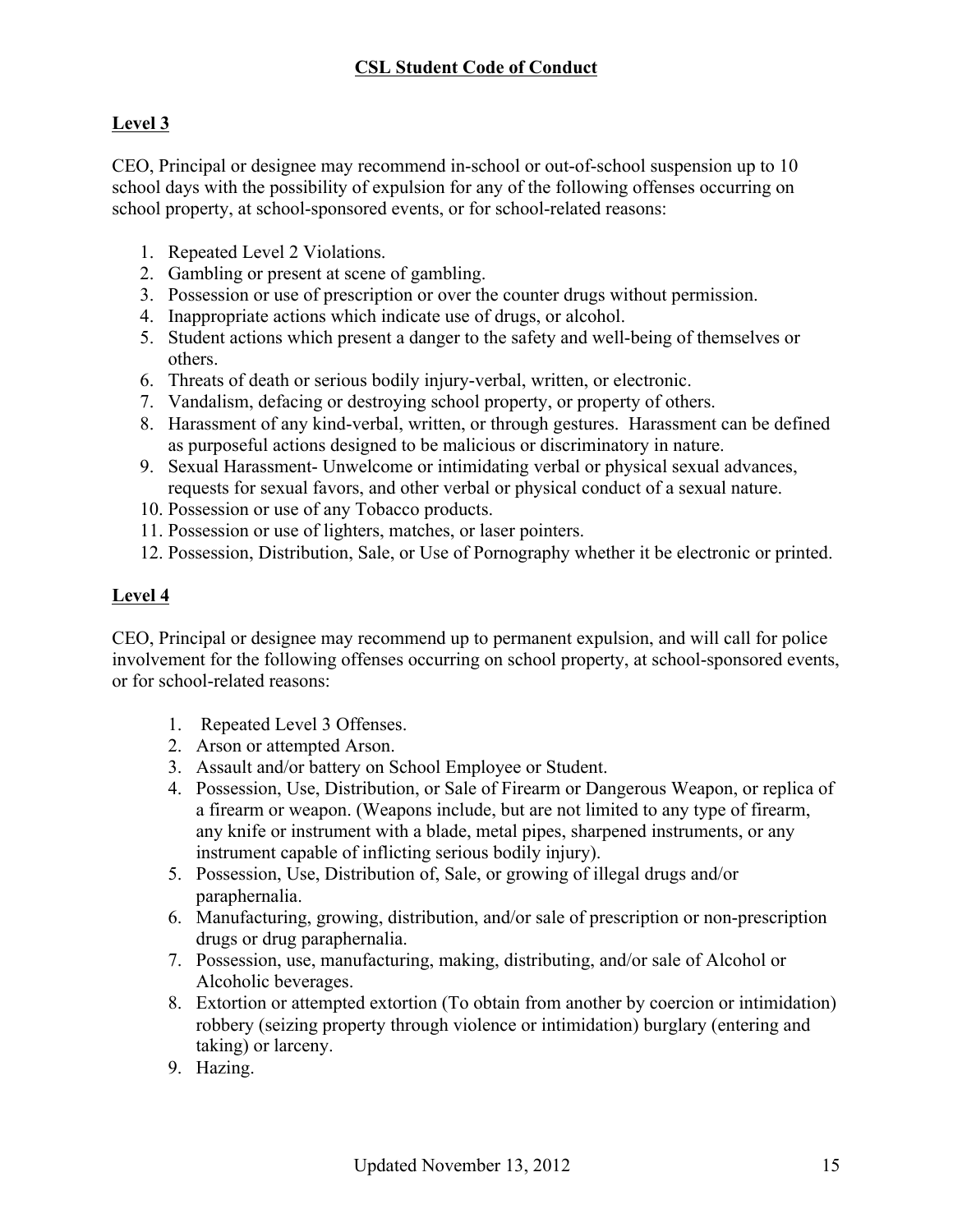- 10. Possession, Use, Distribution, Sale, or discharge of explosive or incendiary devices including fireworks, sparklers, stink bombs, or firearm ammunition.
- 11. Trespassing while suspended.
- 12. Intentionally or Recklessly Endangering the health, welfare, or safety of any member of the school community.
- 13. Engaging in consensual sexual acts including but not limited to Intercourse, Oral Sex, Groping, or Simulated Sex on school property or at school-related events.
- 14. Forcing or attempting to force any member of the school community to engage in any sexual act including taking advantage of someone's mental capacity.
- 15. Causing or attempting to cause physical injury or pain to a member of the school community.
- 16. Engaging in any activity written, verbal, or physical which can reasonably be expected to have the effect of harassment, or damage the reputation of any member of the school community.
- 17. Indecent Exposure.
- 18. Other Criminal Acts that are in violation of local, state, or federal laws.

## **XIII. Technology Guidelines**

## **A. General Use and Ownership**

1. While the administration desires to provide a reasonable level of privacy, users of the school's computer and other equipment should be aware that the data they create on the systems remains the property of the school.

2. Users are responsible for exercising good judgment regarding the reasonableness of network use. In the absence of policies and if there is any uncertainty, users should consult the CEO or Principal.

3. The school recommends that any information that users consider sensitive or vulnerable not be transmitted through email.

4. Encrypting email and documents is not permitted on the school's network.

5. For security and network maintenance purposes, authorized individuals may monitor equipment, systems and network traffic at any time.

6. The school reserves the right to audit networks and systems on a periodic basis to ensure compliance with this policy.

7. No personal devices are permitted for use with school computers.

## **B. Security**

1. Students shall keep passwords secure and not share accounts. Authorized users are responsible for the security of their passwords and accounts.

2. All PCs, laptops, thin clients and workstations should be secured by logging-off when not in use or at the end of the day.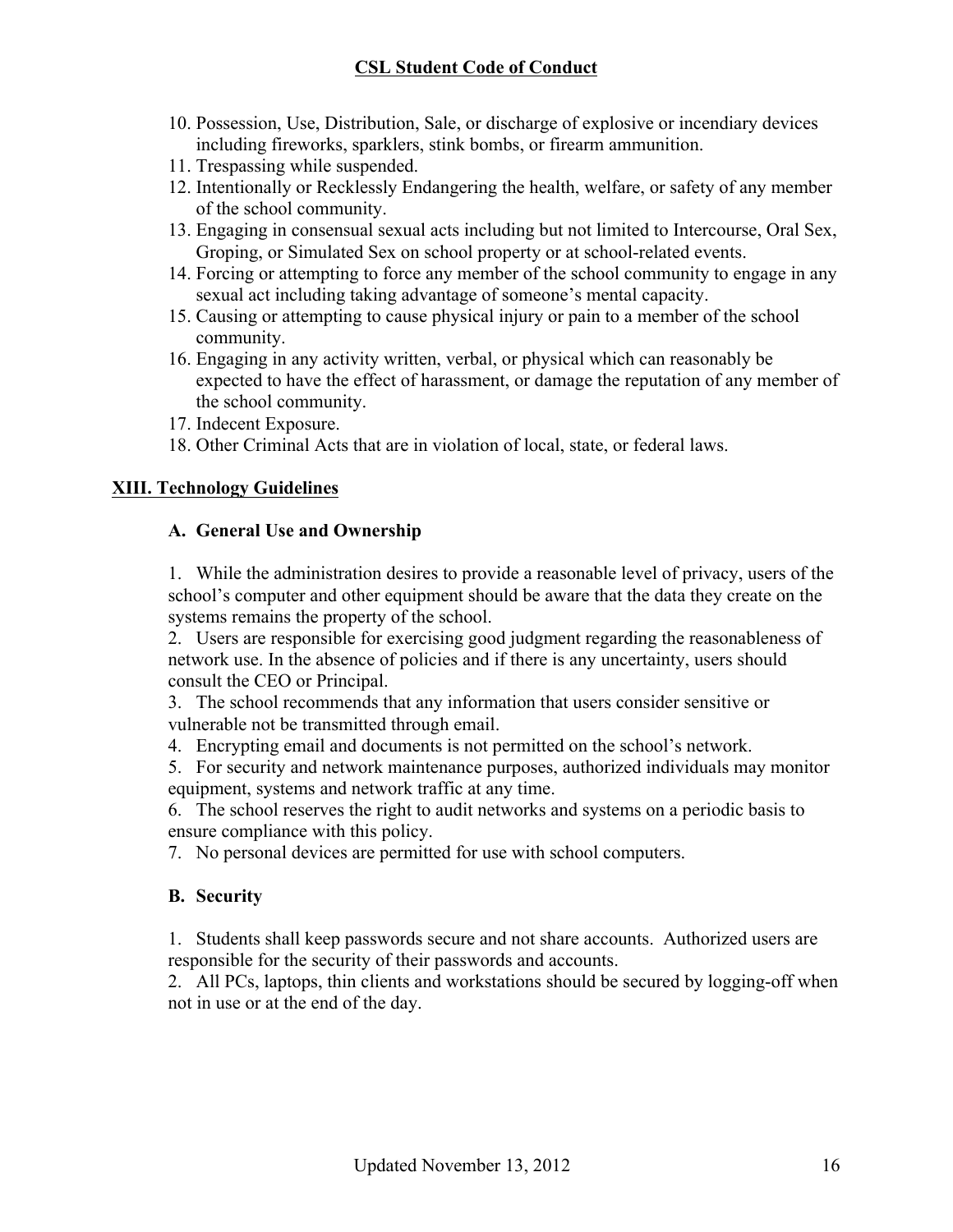## **C. Unacceptable Use**

Engaging in any unlawful activity is prohibited including, but not limited to, the following examples:

1. Violations of the rights of any person or company protected by copyright, trade secret, patent or other intellectual property, or similar laws or regulations, including, but not limited to, the installation or distribution of "pirated" or other software products that are not appropriately licensed for use by the school.

2. Unauthorized copying of copyrighted material including, but not limited to, digitization and distribution of photographs from magazines, books or other copyrighted sources, copyrighted music, and the installation of any copyrighted software for which the school or the end user does not have an active license is strictly prohibited.

3. Exporting software, technical information, encryption software or technology, in violation of international or regional export control laws, is illegal. The appropriate management should be consulted prior to export of any material that is in question.

4. Introduction of unauthorized programs into the network or server (e.g., viruses, worms, Trojan horses, e-mail bombs, etc.).

5. Revealing your account password to others or allowing use of your account by others. This includes family and other household members when work is being done at home.

6. Using school computer equipment to actively engage in procuring or transmitting material that is in violation of sexual harassment or hostile workplace laws in the user's local jurisdiction.

7. Making fraudulent offers of products, items, or services originating from any school account.

8. Making statements about warranty, expressly or implied, unless it is a part of normal job duties.

9. Effecting security breaches or disruptions of network communication. Security breaches include, but are not limited to, accessing data of which the student is not an intended recipient or logging into a server or account that the student is not expressly authorized to access. For purposes of this section, "disruption" includes, but is not limited to, network sniffing, pinged floods, packet spoofing, denial of service, and forged routing information for malicious purposes.

10. Port scanning or security scanning is expressly prohibited unless prior notification and approval from the school is provided.

11. Executing any form of network monitoring which will intercept data not intended for the student's host.

12. Circumventing user authentication or security of any host, network or account.

13. Interfering with or denying service to any user (for example, denial of service attack).

14. Using any program/script/command or sending messages of any kind, with the intent to interfere with or disable a user's session, via any means, locally or via the Internet/Intranet/Extranet.

15. Providing information about, or lists of, school employees, students, family members of students, vendors, customers or board members to parties outside the school.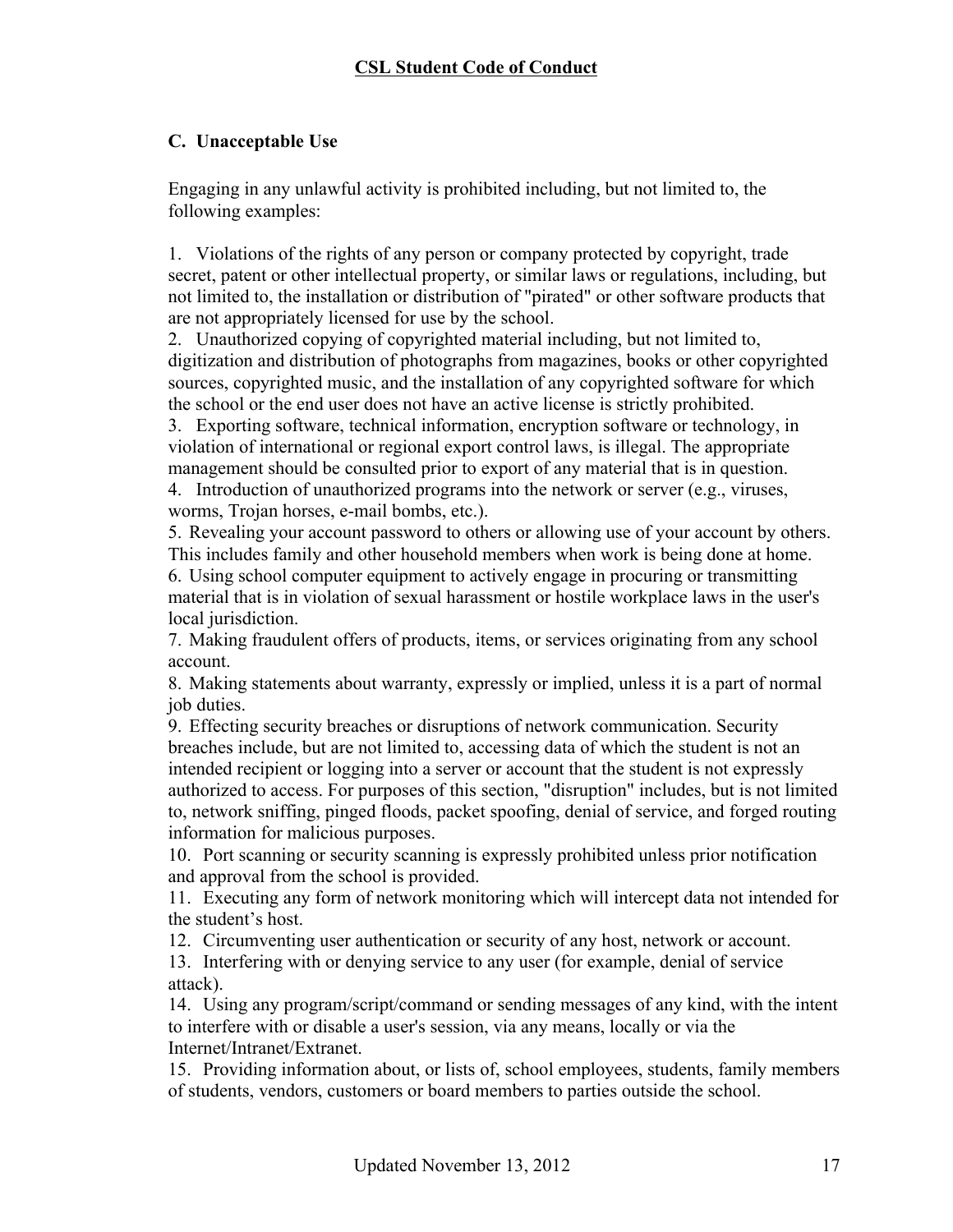### **D. Internet Access Policy**

All internet access is a privilege and granted on a per-user basis. All internet access will be monitored and enforced by a third party approved site list that is based on an annual subscription. By default all sites will be denied unless approved by the CEO or Principal.

It is the responsibility of users with internet access privileges to ensure their account is not used by anyone else to gain access to internet sites. Any user who is granted internet access privileges must remain constantly aware that any and all connections between his or her location and the internet is monitored and logged. Any abuse of the account will be the user's responsibility.

The following internet site category list is strictly prohibited. Any attempt to bypass the internet filter or repeated attempts to access unapproved sites will be viewed as a violation of policy. The list below is by no means exhaustive, but attempts to provide a framework for sites which fall into the category of unacceptable.

- **1. Adult/Sexually Explicit/Pornography**
- **2. Criminal Skills**
- **3. Drugs, Alcohol & Tobacco**
- **4. Gambling**
- **5. Glamour & Intimate Apparel**
- **6. Hacking**
- **7. Hate**
- **8. Personals and Dating**
- **9. Violence/Offensive Language or Action**
- **10. Remote Proxies**
- **11. Weapons**

**Any offenses of the school's technology guidelines may result in disciplinary action, up to and including expulsion from CSL.**

### **XIV. Discipline of Students with Disabilities**

CSL shall comply with the Individuals with Disabilities Education Improvement Act (IDEA 2004) and any applicable federal and state statutes or regulations when disciplining students with disabilities. Students with disabilities who engage in inappropriate behavior, disruptive or prohibited activities, and/or conduct injurious to themselves and others shall be disciplined in accordance with their Individualized Education Programs (IEP), behavioral intervention plan, Title 22, Chapter 711 and relevant portions of Chapter 12 of the State Board of Education Regulations, IDEA 2004, Section 504 of the Rehabilitation Act of 1973, Title II of the Americans with Disabilities Act of 1990, and any other applicable federal or state law.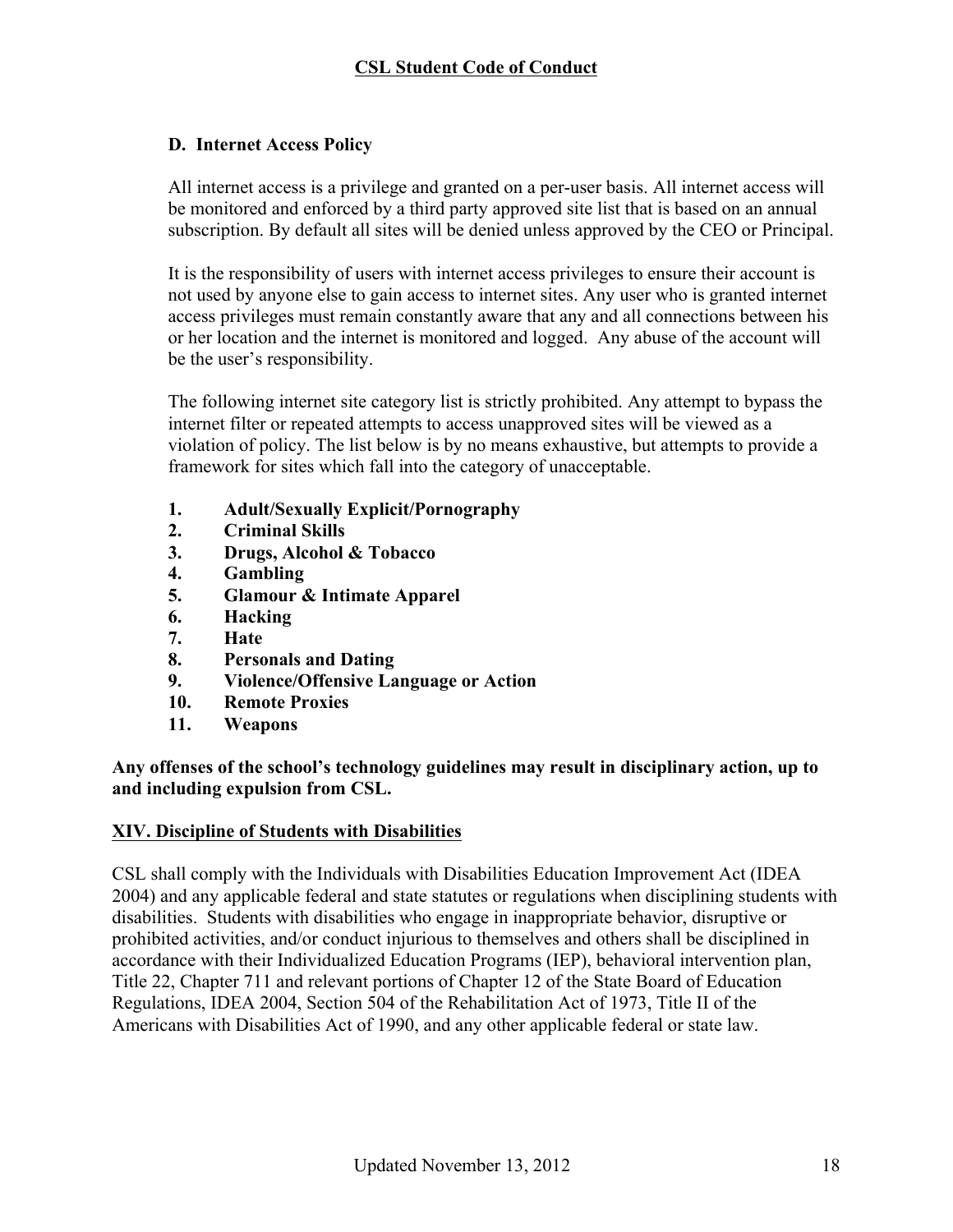### **XV. Appeal Procedures**

# **Expulsion**

Following the formal hearing, should the parent or guardian disagree with the Board of Trustee's decision to expel, the parent may appeal the decision through filing with the appropriate Common Pleas Court of the Commonwealth of Pennsylvania. If it is alleged that a constitutional issue is involved, the appeal is to the appropriate Federal District Court.